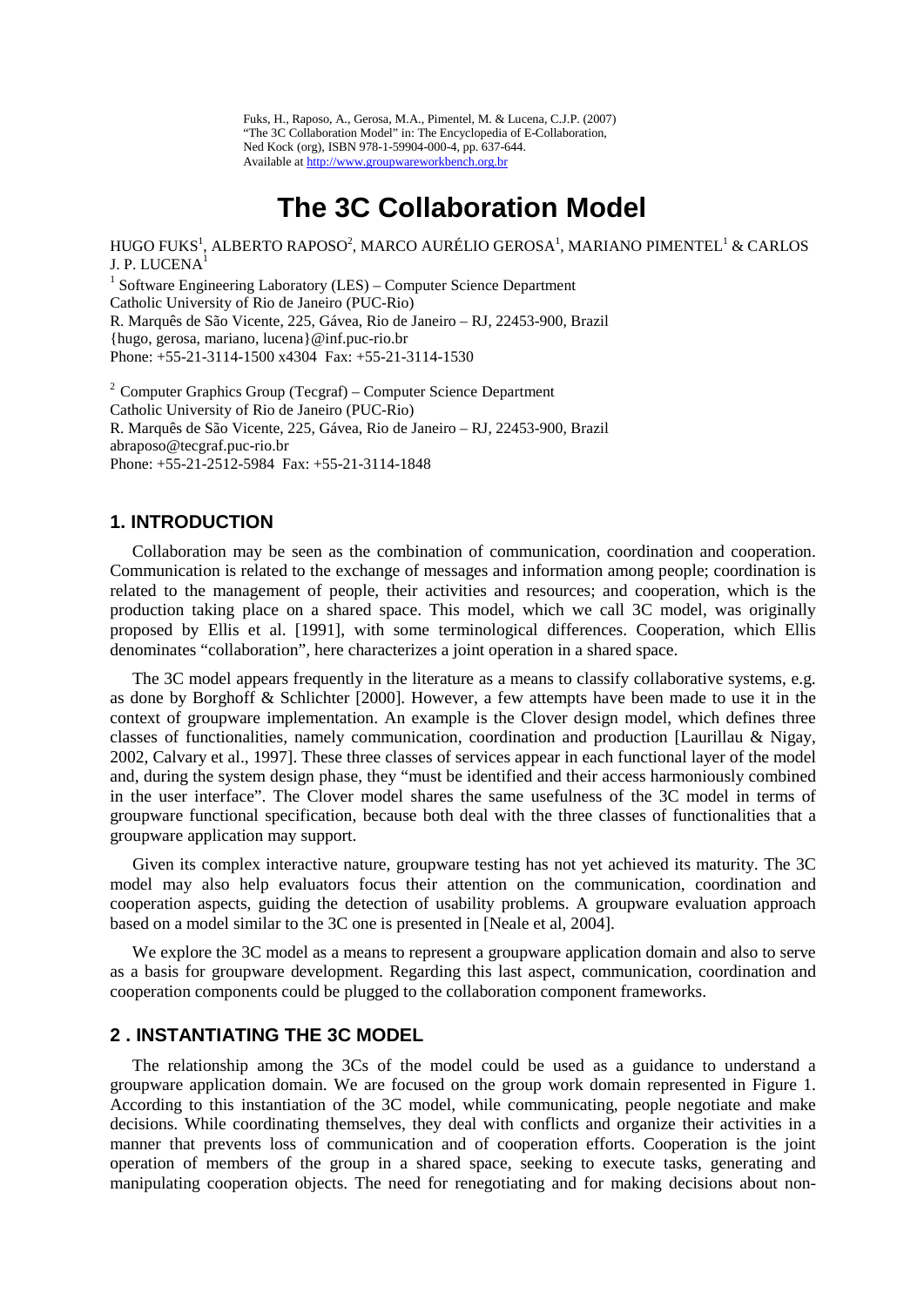expected situations that appear during cooperation may demand a new round of communication, which will require coordination to reorganize the tasks to be executed during cooperation.



Figure 1. 3C collaboration model instantiated for group work

Moreover, the 3C model can be instantiated in a way that represents other groupware domains like Media Spaces and Family Calendars. Considering Media Spaces [Mackay, 1999], which are multimedia-enhanced spaces aimed at informal communication among people, the 3C model may be instantiated according to Figure 2a. The Media Space itself is the shared space. Since it is aimed at informal communication, its main goal is actually to create opportunities for informal meetings, which are coordinated by the standing social protocol, for example, by accessing the availability of remote colleagues. These meetings generate conversation, which may occur using the media provided by the system or any other available means, such as telephones.

Another example is the Family Calendar (Figure 2b). The main reason for the family calendar is to schedule family activities. Modern family members have a variety of conflicting interests that can render last evening defined schedules ineffective next morning. In order to restore proper family coordination, negotiation among family members is needed. "This process involves seeing what has already been scheduled, (…) and negotiating errand, ride and other responsibilities are needed" [Elliot and Carpendale, 2005]. The reconciliation obtained after the negotiation round is placed on the shared calendar. But as life never stops, next morning the cycle may start all over again.



Figure 2. 3C collaboration model instantiated for the Media Space and for the Family Calendar domains

These cycles show the iterative nature of collaboration. The participants obtain feedback from their actions and feedthrough from the actions of their companions by means of awareness information related to the interaction among participants [Gerosa et al., 2003]. This awareness information mediates each of the 3Cs, which are detailed in the next sessions.

### **3. COMMUNICATION**

The designer of a communication tool defines the communication elements that will define the communication channel between the interlocutors, taking into consideration the specific usage that is being planned for the tool (time, space, purpose, dynamics and types of participants) and other factors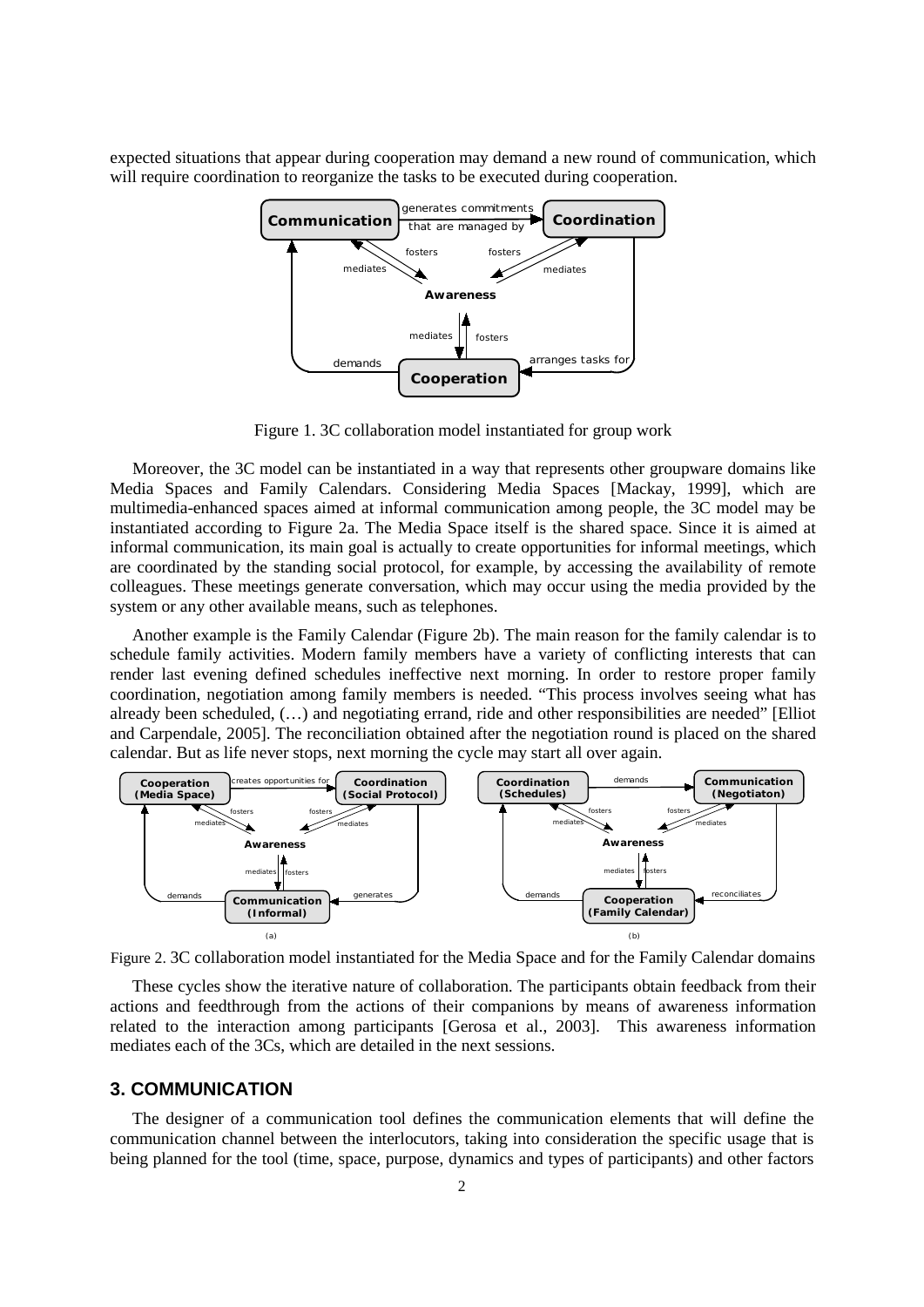such as privacy, development and execution restrictions, information overload, etc. Then, these elements are mapped onto software components that provide support to the specific needs.

The first communication element that must be considered is the choice of **media**. They can be textual, spoken, pictorial or gestured, e.g., in a video or avatar form. The media adopted restrict and influence the vocabulary used in the conversation, which is also influenced by the context.

The **transmission mode** defines whether the information is transmitted in blocks or continuously. In an audio or videoconference and in some chat tools the information is transmitted continuously as it is generated. In asynchronous and in other chat and messenger tools the information is transmitted in blocks: the author edits the message and it is only sent with an explicit command. Asynchronous communication tools are used when one wants to enhance reflection by the interlocutors, since they will have more time before they act, while synchronous tools are used for communication bursts. **Restrictions policy** is another communication element. For example, it is possible to restrict the text's size, characters allowed, bit rate (for video and audio), allowed vocabulary, etc. These restrictions are used in some tools to reduce information overload and to save bandwidth.

**Meta-information** complements the information being transmitted in the body of the message. Common meta-information available in communication tools are the subject of the message, its date, priority and category.

**Conversation structure** defines how messages are structured, which can be in a linear, hierarchical or network form. The conversation structure makes the relations between messages, which are usually implicit within the text, visually explicit. The linear form is used when there are not so many message interconnections, the chronological order of the messages is relevant and fluency in the conversation is desired. Hierarchical structuring is appropriate when the relationships between messages, such as questions and answers, need to be quickly identified. However, as there is no way to link messages from two different branches, the tree can only grow wide and, thus, the discussion takes place in diverging lines [Stahl, 2001]. Network structuring can be used to seek convergence in the discussion.

**Conversation paths** can be used to restrict the possible directions the conversation can take. Conversation paths formalize the conversation and it is not recommended when fluency is desired.

In order to provide proper support to communication, the designer should also take into account coordination and cooperation elements. Coordination elements deal with access policies to the communication channel, while cooperation elements deal with information rendering and registration.

### **4. COORDINATION**

Coordination may be viewed as the link connecting the other two C's in order to enforce the success of collaboration. This is more clearly observed when we analyze the elements that need to be coordinated, namely people, resources and tasks. The coordination of people, for example, is deeply related to communication and context. The coordination of resources, on the other hand, is related to the shared space (i.e., cooperation). For this reason, coordination aspects also appear in the discussion about the other C's of the model. In this section, we focus on the coordination of tasks. The management of the tasks being carried out consists in managing interdependencies between tasks that are carried out to achieve a goal [Malone & Crowston, 1990].

Some computer-supported collaborative activities, the so-called *loosely integrated* collaborative activities are deeply associated with social relations and are generally satisfactorily coordinated by the standing social protocol, which is characterized by the absence of any computer-supported coordination mechanism—"a specialized software device, which interacts with a specific software application so as to support articulation work" [Schmidt & Simone, 1996]—among the tasks, trusting the users' abilities to mediate interactions. Coordination, in these situations, is contextually established and strongly dependent on mutual awareness. Through awareness information, the participants detect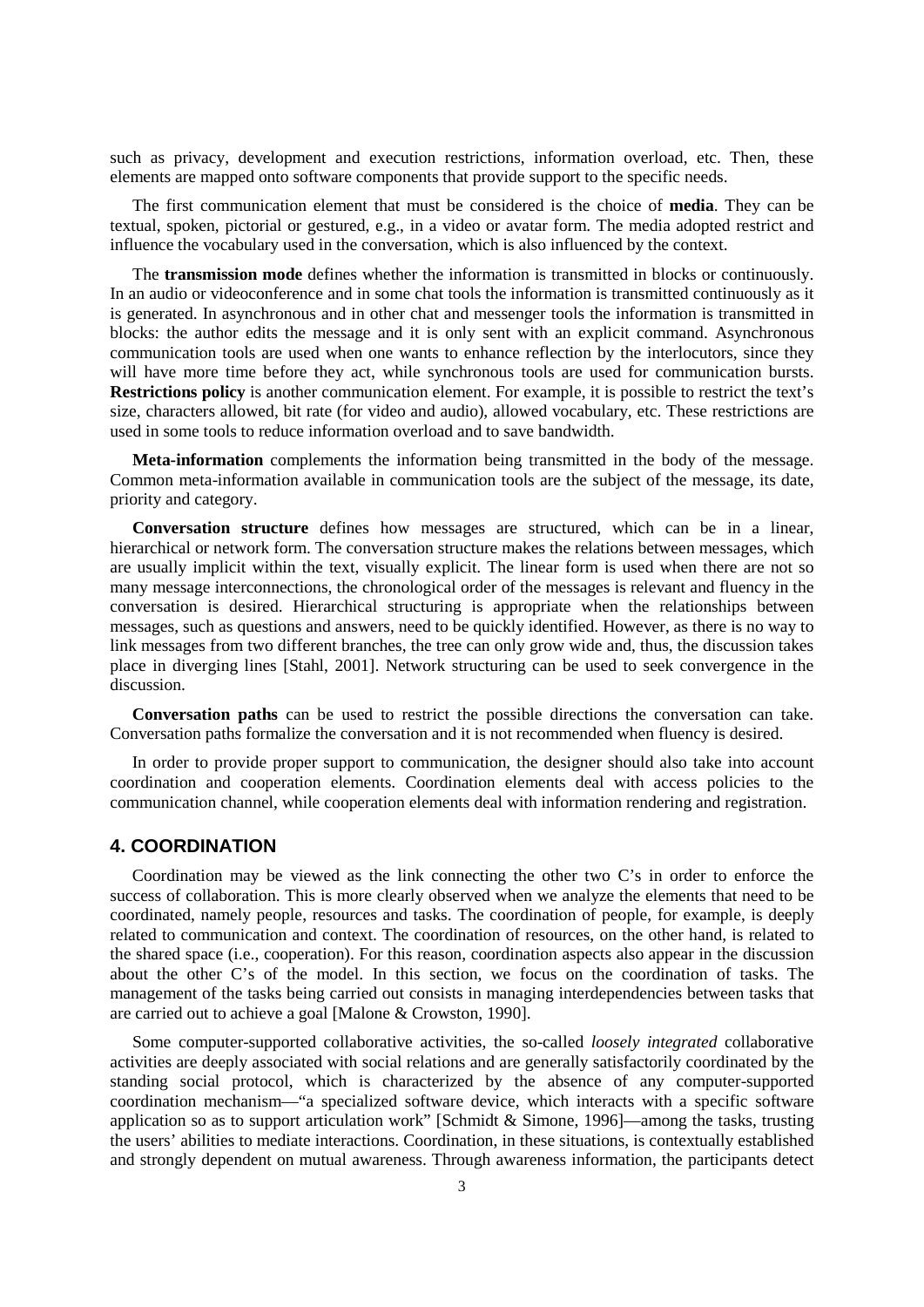changes in plans and understand how the work of their colleagues is getting along [Dourish & Belloti, 1992]. However, there are also the so-called *tightly integrated* collaborative activities, whose tasks are highly interdependent, as the name suggests. They require sophisticated coordination mechanisms in order to be supported by computer systems.

The great challenge of the designer in designing coordination mechanisms in groupware is to achieve flexibility without losing the regulation, which is necessary in some situations in which the social protocol is not enough. The system should not impose rigid work or communication patterns, but rather offer the user the possibility to use, alter, or simply ignore them. Thus, coordination flexibility and accessibility should be pursued by groupware designers. Flexibility is related to the possibility of dynamically allowing redefinition and temporary modifications in the coordination scheme. Accessibility is related to exposing the coordination mechanisms to system users rather than having them deeply embedded in the system's implementation.

Coordination can take place on the temporal and on the object levels [Ellis & Wainer, 1994]. On the temporal level, coordination defines the sequence of tasks that makes up an activity. On the object level, coordination describes how to handle the sequential or simultaneous access of multiple participants through the same set of cooperation objects [Raposo & Fuks, 2002].

Communication and coordination, although crucial, are not enough. Given that coordination is required to manage the tasks, according to the 3C model it is also necessary to provide a shared workspace where cooperation will take place.

### **5. COOPERATION**

Cooperation is the joint operation during a session within a shared workspace. Group members cooperate by producing, manipulating and organizing information, and by building and refining cooperation objects, such as documents, spreadsheets, artwork etc. The shared workspace provides a number of tools for managing these artifacts, such as the recording and the recovery of previous versions, access control and permission. By recording the information exchanged, the group is able to count on collective memory, which can be consulted whenever necessary to recover the history of a discussion or the context in which a decision was made.

Production is dependent on how the shared workspace is structured to present the cooperation objects and the interaction that is taking place there. In a face-to-face situation, a large part of how we maintain a sense of who is around and what is going on is related to being able to see and hear events or actions with little conscious effort. On the other hand, in a computer-supported workspace, awareness support is less effective since the means for making information available to sensory organs are limited; however, irrelevant information can be filtered in a way that reduces distractions that usually affect face-to-face collaboration.

Individuals seek the awareness information necessary to create a shared context and to anticipate actions and requirements related to their collaboration goals. Thus, it becomes possible to interpret the intentions of the members of the group in such a way that one can provide assistance in terms of their work whenever it is convenient and needed [Baker et al., 2001].

The designer of a digital environment must identify what awareness information is relevant, how it will be obtained, where it is needed and how to display it. Excessive information can cause overload and disrupt the collaboration flow. To avoid disruption, it is necessary to balance the need to supply information with care to avoid distracting the attention required to work. The supply of information in an asynchronous, structured, filtered and summarized form can accomplish this balance [Kraut  $\&$ Attewell, 1997]. The big picture should be supplied and individuals could select which parts of the information they want to work with, leaving further details to be obtained when required. There must also be some form of privacy protection. The shared space must be conceived in a way that group members could seamlessly move from awareness to work (Figure 3).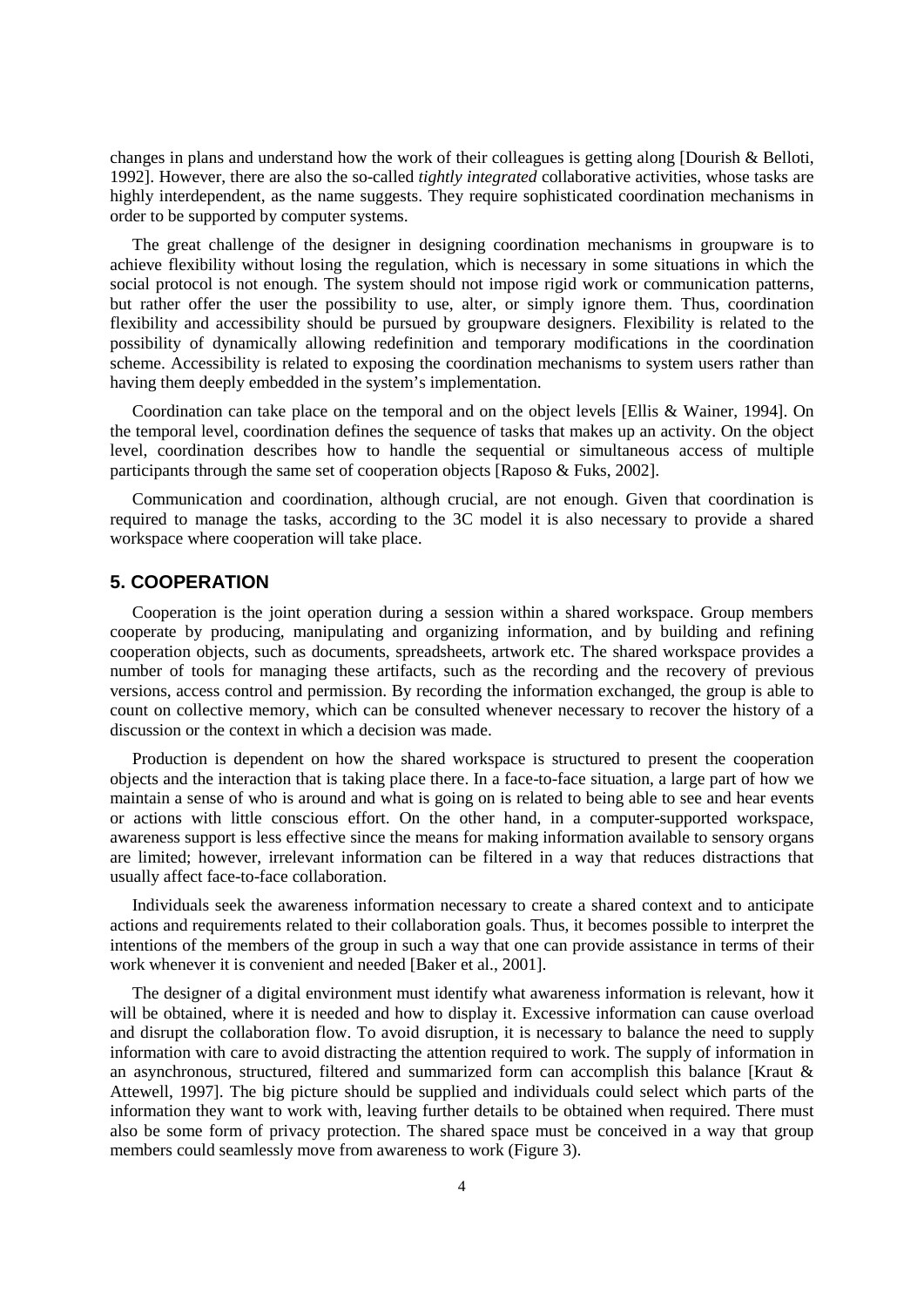

Figure 3. Interacting on a Shared Space

The register of group interactions is filed, catalogued, categorized and structured within cooperation objects. Ideas, facts, questions, points of view, conversations, discussions, decisions, etc. are retrievable, providing a history of the collaboration and the context in which learning took place.

# **6. DESIGN AND IMPLEMENTATION ISSUES**

The 3C collaboration model has been used as a basis for the development of the AulaNet Learning Management System. AulaNet is a freeware web-based environment for teaching and learning. It has been under development since June 1997 by the Software Engineering Laboratory of the Catholic University of Rio de Janeiro (PUC-Rio) [Fuks et al., 2005].

The AulaNet environment's services are subdivided into communication, coordination and cooperation services, as can be seen in [Figure 4](#page-5-0). The communication services provide tools for forumstyle asynchronous text discussion (*Conferences*), chat-style synchronous text discussion (*Debate*), instant message exchange between simultaneously connected learners (*Instant Messaging*) and individual electronic mail with the mediators (*Message to Participants*) and with the whole class, in a list-server style (*Message to the Class*).

Coordination services support the management and the enforcement of group activities. In AulaNet, coordination services include tools for notification (*Notices*), evaluation (*Tasks* and *Exams*) as well as a tool that allows monitoring group participation (*Follow-Up Reports*). Cooperation services in AulaNet include *Lessons* and *Documentation*, a list of course references (*Bibliography* and *Webliography*) and course co-authoring support, both for teachers (*Teacher Co-Authoring*) and for learners (*Learner Co-Authoring*).

During the design and implementation of groupware, the designer must have in mind that collaborative applications must be flexible enough to adapt to group characteristics and to the evolution of work processes. Although there is no way to foresee all features that will be demanded from a groupware application, different groupware products share a number of characteristics.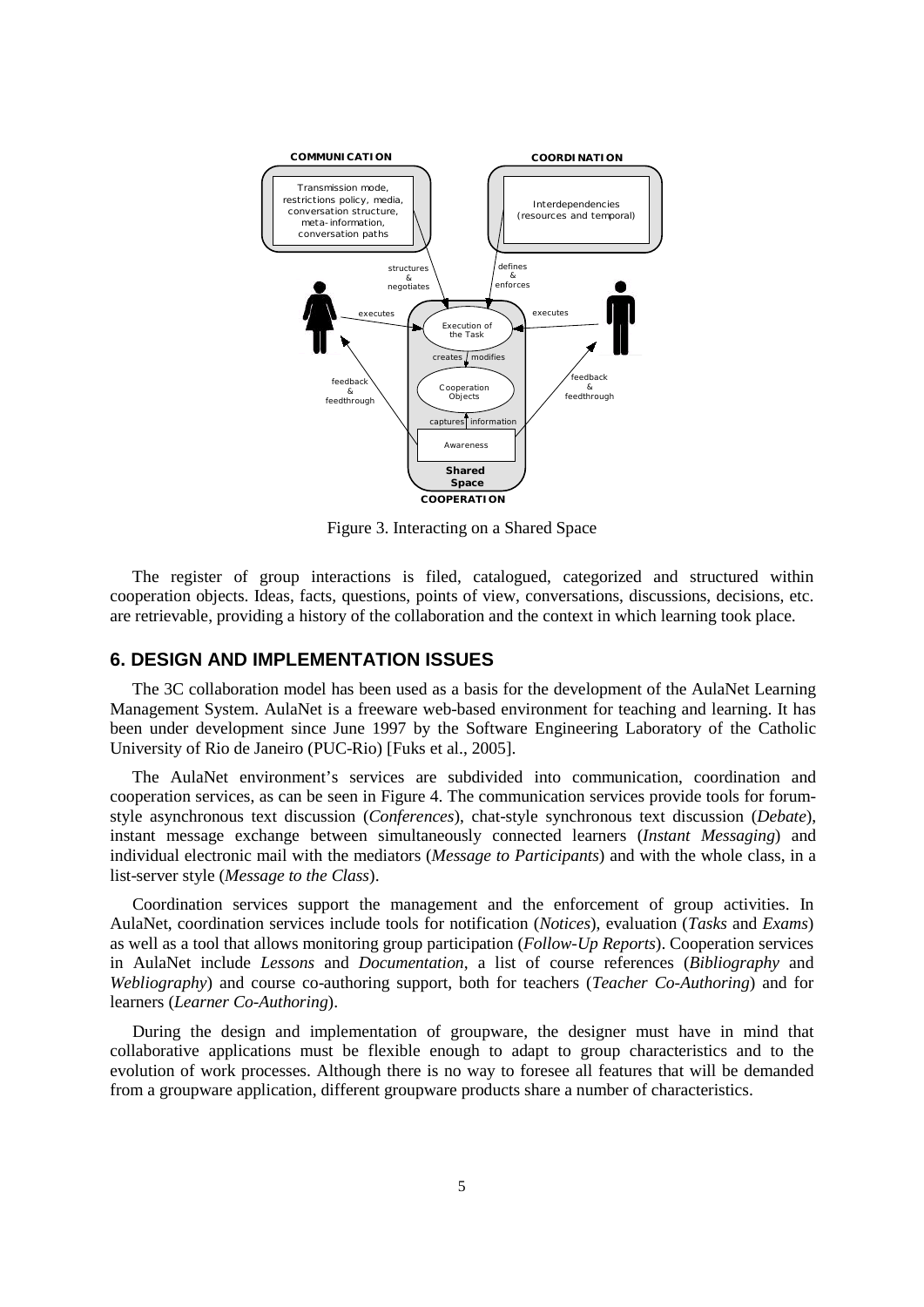

Figure 4. Classification of AulaNet services based on the 3C Model. The 3C triangle appears in Borghoff & Schlichter [2000]

<span id="page-5-0"></span>This scenario is suitable for the application of component-based development techniques, which provide the flexibility needed in projects with changing requirements. Groupware services can be seen as groupware components that are plugged and unplugged from the system. The system's architecture comprises component frameworks, which define overall invariants and protocols for plugging components.

AulaNet services were developed using a component-framework-based architecture, as can be seen in Figure 5. There is a common structure implemented by the collaboration framework, which defines the skeleton of the services, and plugged to this framework there are the communication, the coordination and the cooperation component frameworks, which support each C of the 3C model. Class frameworks are used to implement components, which are plugged to the corresponding Cframework and implement the specific functionalities of the service.



Figure 2. Architecture of a collaboration service.

For example, using the communication class framework, the developer implements components for synchronous and asynchronous communication, message transmission etc. Using coordination class framework, components for task management, participation follow-up, workflow, etc. are implemented. Using cooperation class framework, components for managing the shared space and its awareness elements, version management, among others are implemented.

### **7. CONCLUSION**

Groupware systems are evolutionary because the composition and the characteristics of workgroups change with time, as well as the tasks that need to be executed. For this reason, even if a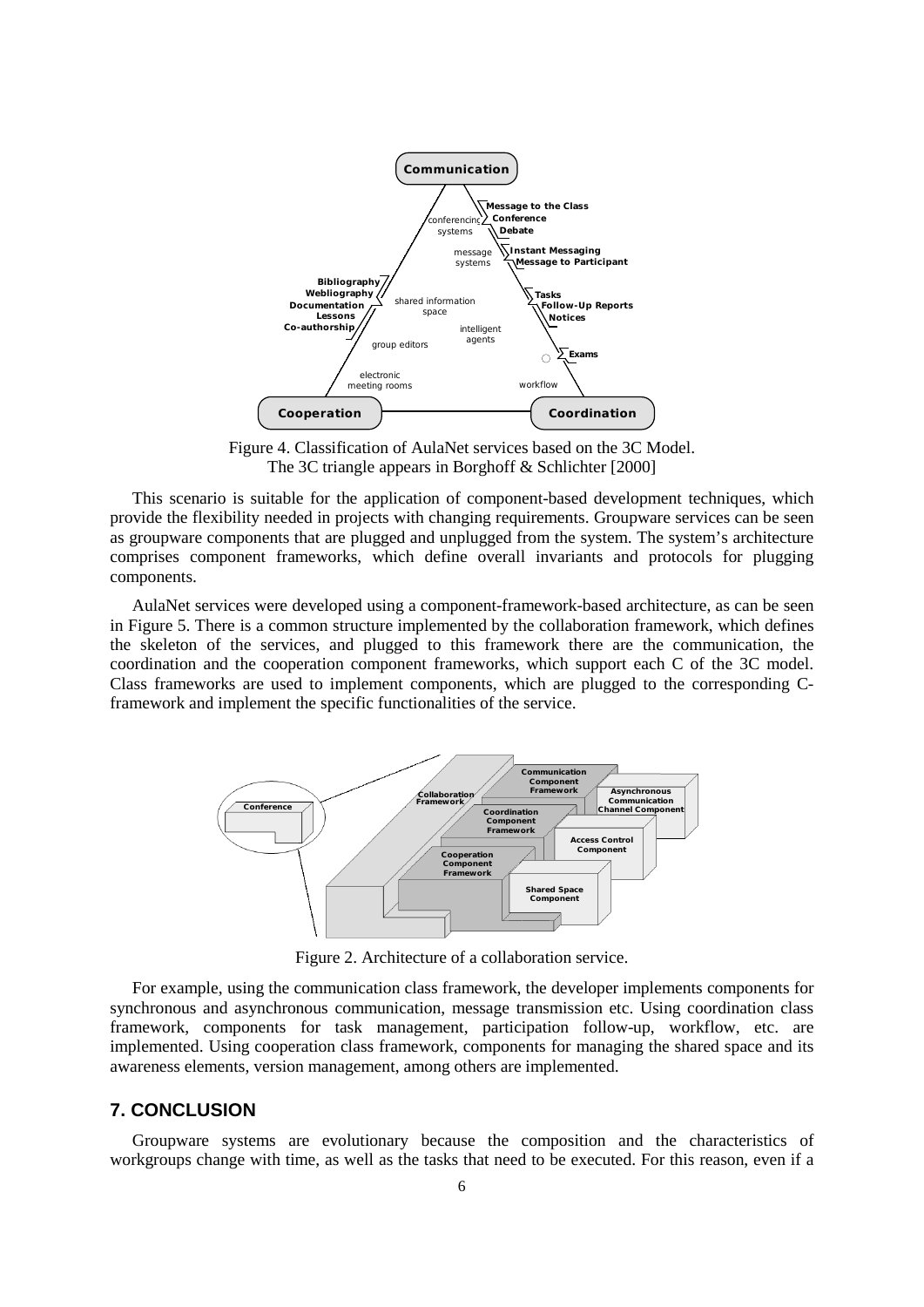groupware designer is able to develop an "optimal" application for a group, it will eventually become inadequate due to new situations and problems that certainly will appear.

Ideally, groupware should be prototyped because collaborative systems are especially prone to failure [Grudin, 1989], hence demanding iterative evaluation during their development. However, given the excessive cost of throwing code away, as demanded by "pure" prototyping [Brooks, 1975], an incremental model can be considered more adequate, leading to the development of more advanced prototypes in the subsequent cycles.

In face of construction and maintenance difficulties, the groupware developer spent more time dealing with technical difficulties than moderating and providing support to the interaction among users. Such problems led to the need to create a quicker and more effective way to develop groupware in which low-level complexities resulting from distributed and multi-user systems were encapsulated into infrastructure components of the architecture. Besides, the concepts of the domain's modeling should permeate all other activities and artifacts of the application's development. This way, the modeling done during the domain analysis could be mapped to implementation, thus increasing productivity in groupware development and maintenance and making the applications more adequate to the users' collaboration needs.

The 3C collaboration model defines three types of services that a groupware may support. The concepts and representation models described in this paper can be used to guide the functional specification and to provide a common language for representing and describing the collaboration aspects of a workgroup.

## **ACKNOWLEDGMENTS**

The AulaNet project is partially financed by Fundação Padre Leonel Franca and by the Ministry of Science and Technology through its Program Multi-Agent Systems for Software Engineering Project (ESSMA) grant nº 552068/2002-0. It is also financed by individual grants awarded by the National Research Council to: Carlos José Pereira de Lucena nº 300031/92-0, Hugo Fuks nº 303055/02-2, Alberto Barbosa Raposo nº XX-X and Marco Aurélio Gerosa nº 140103/02-3. Thanks to Prof. Marcelo Gattass, Head of Tecgraf/PUC-Rio, a group mainly funded by Petrobras, Brazilian Oil & Gas Company.

# **REFERENCES**

- Baker, K., Greenberg, S. & Gutwin, C. (2001): Heuristic Evaluation of Groupware Based on the Mechanics of Collaboration. *8th IFIP International Conference (EHCI 2001).* Lecture Notes in Computer Science Vol. 2254, pp. 123-139, Springer-Verlag.
- Borghoff, U.M. and Schlichter, J.H. (2000): *Computer-Supported Cooperative Work: Introduction to Distributed Applications*. Springer, USA.
- Brooks Jr., F.P. (1975): Plan to Throw One Away. In: *The Mythical Man-Month – Essays on Software Engineering*, chap. 11, pp. 115-123. Addison-Wesley.
- Calvary, G., Coutaz, J., Nigay, L. (1997): From Single-User Architectural Design to PAC\*: a Generic Software Architectural Model for CSCW. *Conference on Human Factors in Computing Systems (CHI'97)*, pp 242-249.
- Dourish, P. & Belloti, V. (1992): Awareness and Coordination in Shared Workspaces. In J. Turner and R. Kraut (eds): *Conference on Computer-Supported Cooperative Work (CSCW)*, pp. 107-114.
- Elliot, K. & Carpendale, S. (2005): Awareness and Coordination: A Calendar for Families. Technical Report 2005-791-22, Department of Computer Science, University of Calgary, Calgary, Alberta, CANADA, T2N 1N4, May.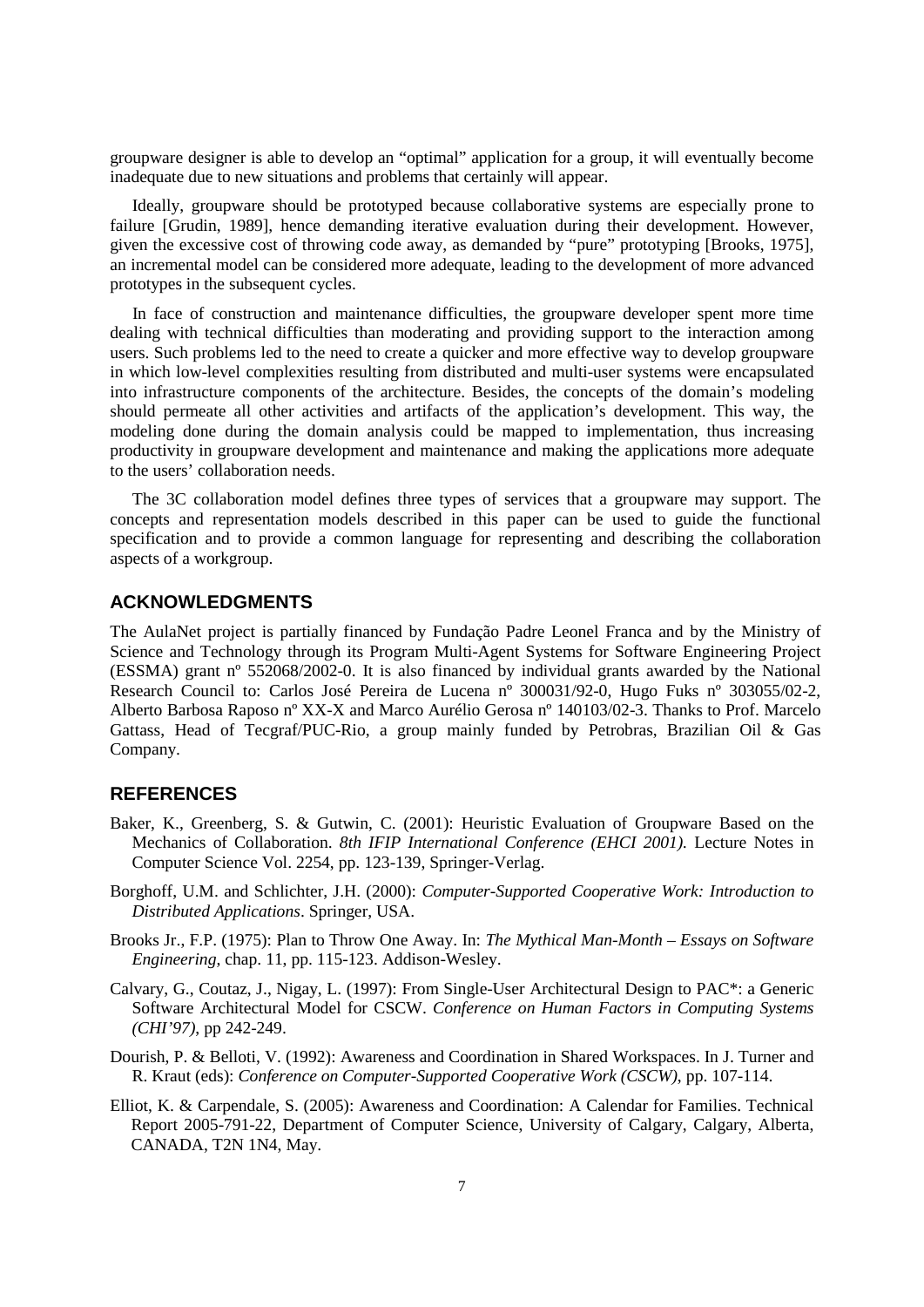- Ellis, C.A., Gibbs, S.J. & Rein, G.L. (1991): Groupware Some Issues and Experiences. *Communications of the ACM*, Vol. 34, No. 1, pp. 38-58.
- Ellis, C.A. & Wainer, J. (1994): A Conceptual Model of Groupware, In T. Malone (ed): *Conference on Computer-Supported Cooperative Work (CSCW)*, pp. 79-88.
- Fuks, H., Raposo, A.B., Gerosa, M.A. & Lucena, C.J.P. (2005): Applying the 3C Model to Groupware Development. International Journal of Cooperative Information Systems (IJCIS), v.14, n.2-3, Jun-Sep 2005, World Scientific, pp. 299-328.
- Gerosa, M.A., Fuks, H. & Lucena, C.J.P. (2003): Analysis and Design of Awareness Elements in Collaboration Digital Environments: A Case Study in the AulaNet Learning Environment. *The Journal of Interactive Learning Research*, Vol. 14, No. 3, pp. 315-332.
- Grudin, J. (1989): Why Groupware Applications Fail: Problems In Design And Evaluation. *Office: Technology and People*, Vol. 4, No. 3, pp. 245-264.
- Kraut, R. E., & Attewell, P. (1997): Media use in global corporation: electronic mail and organisational knowledge, *Research milestone on the information highway*, Mahwah, NJ: Erlbaum.
- Laurillau, Y. & Nigay, L. (2002): Clover architecture for groupware, *Conference on Computer-Supported Cooperative Work (CSCW)*, pp. 236 - 245
- Mackay, W. E. (1999): Media Spaces: environments for Informal Multimedia Interaction. In M. Beaudouin-Lafon (ed): *Computer Supported Co-operative Work (Trends in Software: 7)*. John Wiley & Sons, England, pp. 55-82.
- Malone, T.W. & Crowston, K. (1990): What is Coordination Theory and How Can It Help Design Cooperative Work Systems? *Conference on Computer-Supported Cooperative Work (CSCW)*, pp. 357-370.
- Neale, D. C., Carroll, J. M. & Rosson, M. B. (2004), Evaluating Computer-Supported Cooperative Work: Models and Frameworks. *Conference on Computer-Supported Cooperative Work (CSCW)*, pp. 112-121.
- Raposo, A.B. & Fuks, H. (2002): Defining Task Interdependencies and Coordination Mechanisms For Collaborative Systems. In M. Blay-Fornarino, A.M. Pinna-Dery, K. Schmidt and P. Zaraté (eds): *Cooperative Systems Design (Frontiers In Artificial Intelligence and Applications Vol. 74)*. IOS Press, Amsterdam, pp. 88-103.
- Schmidt, K. & Simone, C. (1996): Coordination mechanisms: Towards a conceptual foundation of CSCW systems design. *Computer Supported Cooperative Work,* Vol. 5, No. 2-3, pp. 155-200.
- Stahl, G. (2001): WebGuide: Guiding collaborative learning on the Web with perspectives, *Journal of Interactive Media in Education*.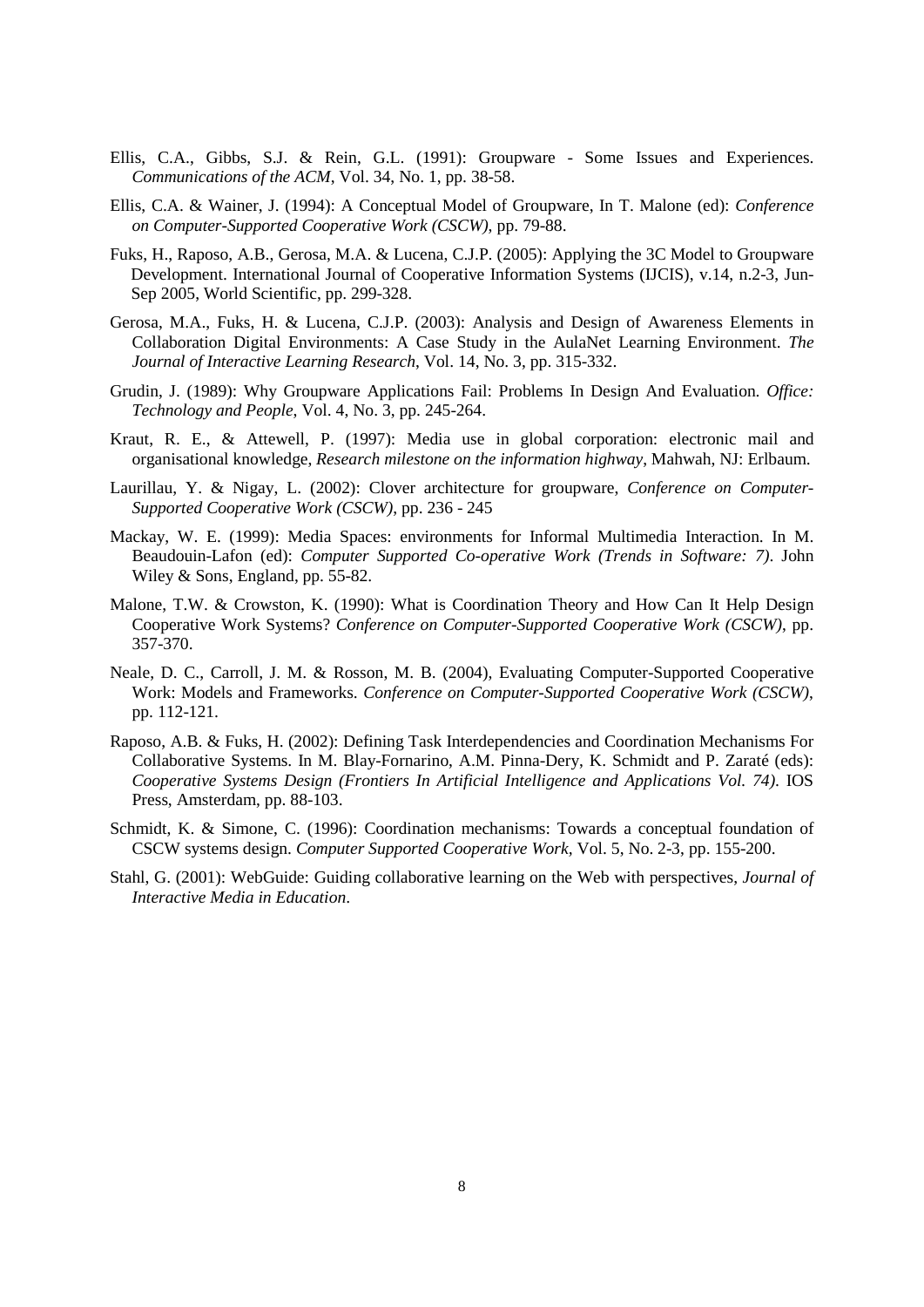# **Indexer Reference List for: Encyclopedia of E-Collaboration Editor: Ned Kock, Ph.D. Chapter Title: The 3C Collaboration Model Author: HUGO FUKS, ALBERTO RAPOSO, MARCO A. GEROSA, MARIANO PIMENTEL, CARLOS J. P. LUCENA**

### **Term 1 – 3C Collaboration Model**

- **Also appears in text as:** 3C Model*.*
- **Also known as**: n/a
- **Similar to:** n/a
- **Associated in the manuscript with:** "Groupware", "Computer Supported Cooperative Work", "Collaboration", "Communication", "Coordination", "Cooperation"
- **Notable appearances of this term can be found on:**
	- Page 1 This model, which we call 3C model, was originally proposed by Ellis et al. [1991] Page 1 – The relationship among the 3Cs of the model

Page 5 - The 3C collaboration model has been used as a basis for the development of the AulaNet Learning Management System

Page 7 - The 3C collaboration model defines three types of services that a groupware may support.

### **Term 2 – Collaboration**

- **Also known as:** n/a
- **Similar to:** "Computer Supported Cooperative Work"
- **Associated in the manuscript with**: "Groupware", "3C Collaboration Model"
- **Notable appearances of this term can be found on:** Page 1- Collaboration may be seen as the combination of communication, coordination

### **Term 3 – Groupware**

- **Also known as:** n/a
- **Similar to:** "Computer Supported Cooperative Work"
- **Associated in the manuscript with:** "3C Collaboration Model", "Collaboration"
- **Notable appearances of this term can be found on:**

Page 1 - We explore the 3C model as a means to represent a groupware application domain and also to serve as a basis for groupware development.

Page 1 - The relationship among the 3Cs of the model could be used as a guidance to understand a groupware application domain.

Page 2 - the 3C model can be instantiated in a way that represents other groupware domains

Page 6 - Groupware systems are evolutionary because the composition and the characteristics of workgroups change with time, as well as the tasks that need to be executed.

### **Term 4 – Communication**

- **Also known as:** n/a
- **Similar to:** "communication elements", "communication components", "communication channels"
- **Associated in the manuscript with:** "3C Collaboration Model"
- **Notable appearances of this term can be found on:**

Page 1 - Communication is related to the exchange of messages and information among people

Page 2 - The designer of a communication tool defines the communication elements that will define the communication channel between the interlocutors

### **Term 5 – Coordination**

- **Also known as:** n/a
- **Similar to:** "coordination mechanisms"**,** "coordination components"
- **Associated in the manuscript with:** "3C Collaboration Model"